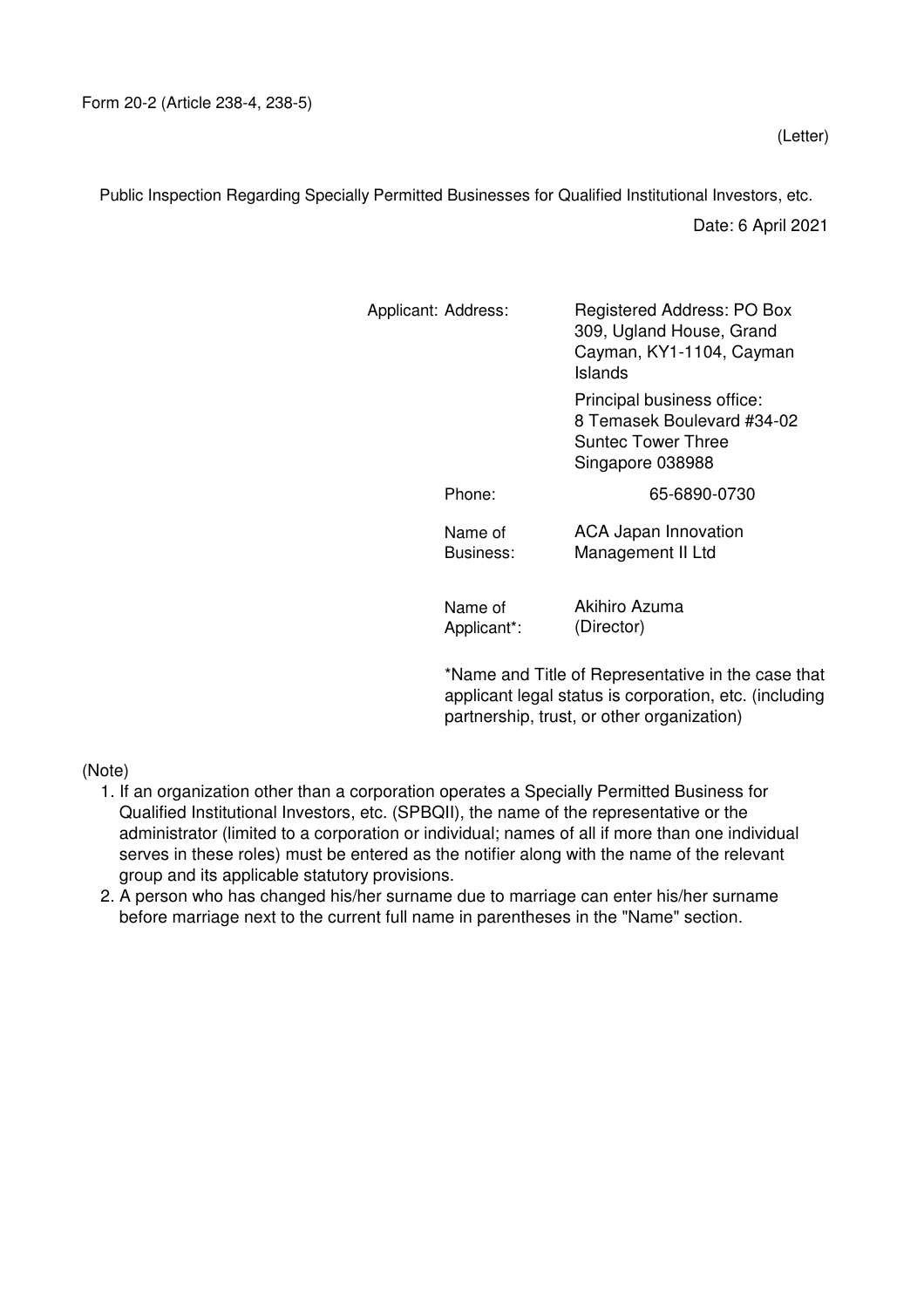|                                                                                                                                                                                                                                                                                                                                                                                                                                                                                                                                                                                                                                                                                                               | Businesses for Qualified Institutional Investors, etc. (SPBQII) |                           |                                    |                                        | 1. Status of the person who has submitted an application regarding Specially Permitted |                  |                                                                  |                                                    |                                               |
|---------------------------------------------------------------------------------------------------------------------------------------------------------------------------------------------------------------------------------------------------------------------------------------------------------------------------------------------------------------------------------------------------------------------------------------------------------------------------------------------------------------------------------------------------------------------------------------------------------------------------------------------------------------------------------------------------------------|-----------------------------------------------------------------|---------------------------|------------------------------------|----------------------------------------|----------------------------------------------------------------------------------------|------------------|------------------------------------------------------------------|----------------------------------------------------|-----------------------------------------------|
|                                                                                                                                                                                                                                                                                                                                                                                                                                                                                                                                                                                                                                                                                                               |                                                                 |                           |                                    |                                        |                                                                                        |                  |                                                                  |                                                    | (As of 6 April 2021)                          |
| Representative                                                                                                                                                                                                                                                                                                                                                                                                                                                                                                                                                                                                                                                                                                |                                                                 | <b>Business category</b>  |                                    | Principal business office              |                                                                                        |                  |                                                                  | Type of other                                      |                                               |
| Name of<br>Applicant                                                                                                                                                                                                                                                                                                                                                                                                                                                                                                                                                                                                                                                                                          | Title                                                           | Private<br>place-<br>ment | Invest-<br>ment<br>manage-<br>ment | Name                                   | Address                                                                                | Phone            | URL of<br>website                                                | business to be<br>conducted by<br>person to notify | Amount of capital<br>or total<br>contribution |
| Akihiro Azuma Director                                                                                                                                                                                                                                                                                                                                                                                                                                                                                                                                                                                                                                                                                        |                                                                 | $\circ$                   | $\circ$                            | Principal<br><b>business</b><br>office | 8 Temasek<br>Boulevard #34-02<br><b>Suntec Tower</b><br>Three Singapore<br>038988      | 65-6890-<br>0730 | http://www.ac<br>aisg.com/publi<br>$C-$<br>disclosure/jap<br>an/ |                                                    | USD50,000.00                                  |
| (Note)<br>1. In the "Business category" section: If the person to notify conducts a business related to acts specified in FIEA Article 63(1)(i), put a circle (" $\circ$ ")<br>in the "Private placement" column; if the person to notify conducts a business related to acts specified in (ii) of the same Act paragraph, put a<br>circle $("{\circlearrowright})$ in the "Investment management" column.<br>2. The "Representative" and "Amount of capital or total contribution" columns must be entered if the applicant is a juridical person.<br>3. A person who has changed his/her surname due to marriage can enter his/her surname before marriage next to the current full name in<br>parentheses. |                                                                 |                           |                                    |                                        |                                                                                        |                  |                                                                  |                                                    |                                               |

- 1. In the "Business category" section: If the person to notify conducts a business related to acts specified in FIEA Article 63(1)(i) , put a circle ("○")in the "Private placement" column; if the person to notify conducts a business related to acts specified in (ii) of the same Act paragraph, put a circle ("○") in the "Investment management" column.
- 2. The "Representative" and "Amount of capital or total contribution" columns must be entered if the applicant is a juridical person.
- 3. A person who has changed his/her surname due to marriage can enter his/her surname before marriage next to the current full name inparentheses.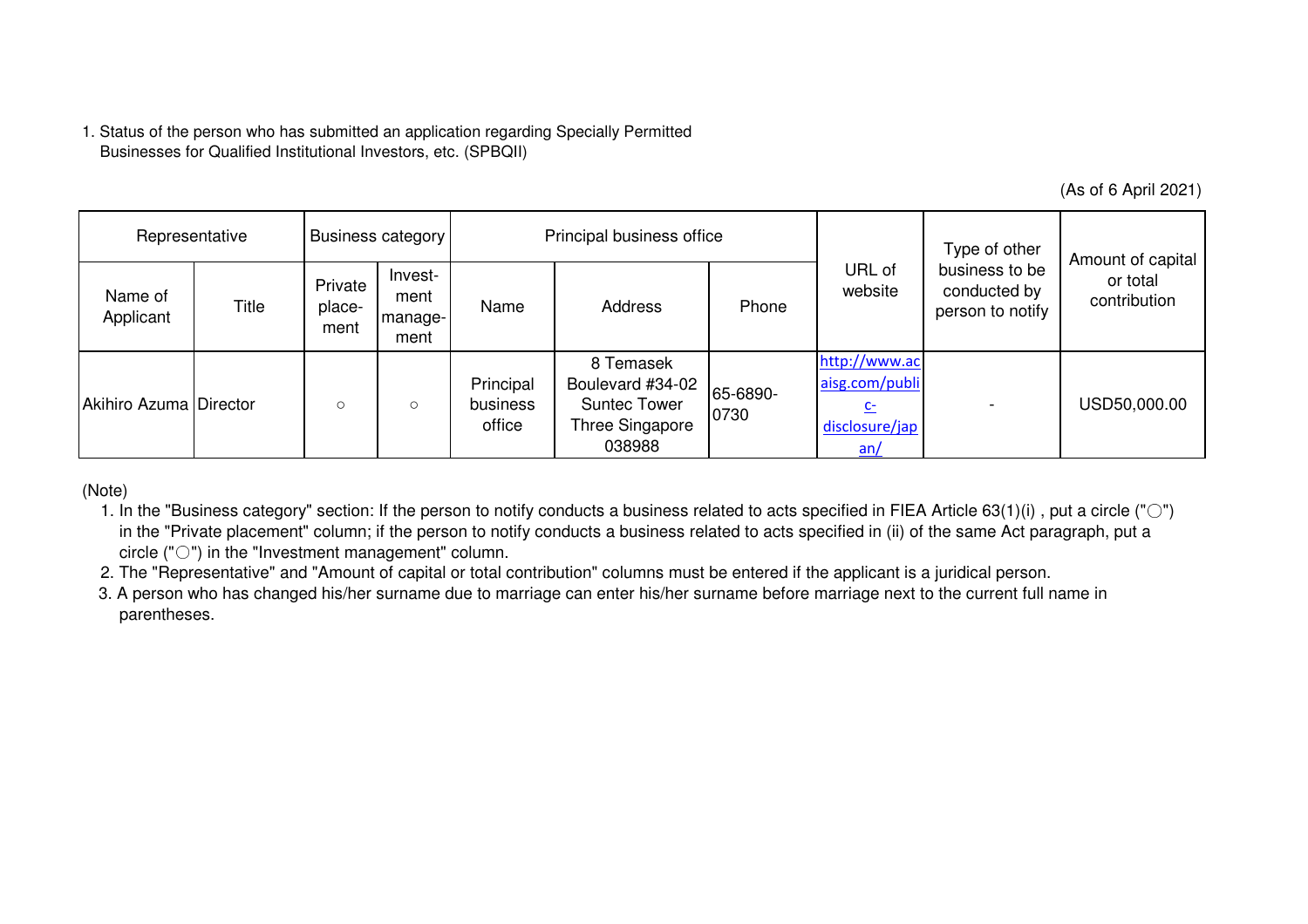## 2. Status of the rights specified in Article 2(2)(v) or (vi) of the FIEA related to SPBQII

(As of 6 April 2021)

| Name of the<br>Type of the<br>Invested<br>Invested<br><b>Business</b><br><b>Business</b><br>Equity<br>Equity |                                                                            | Details of the Invested<br><b>Business</b> |                                                                                                                                                                               | Type of business                                        |                    |                                               |                                                   |                                                                   | Existence<br>of                                                             | Name or name |
|--------------------------------------------------------------------------------------------------------------|----------------------------------------------------------------------------|--------------------------------------------|-------------------------------------------------------------------------------------------------------------------------------------------------------------------------------|---------------------------------------------------------|--------------------|-----------------------------------------------|---------------------------------------------------|-------------------------------------------------------------------|-----------------------------------------------------------------------------|--------------|
|                                                                                                              | (Type of<br>instrument)                                                    | (Contents)                                 | Private<br>placement<br>and/or<br>investment<br>management                                                                                                                    | Type of<br>notification                                 | Type of<br>the QII | Number<br>of the<br>QII                       | Existence<br>of<br>investors<br>other than<br>QII | persons<br>specified<br>under the<br>items of<br>Article<br>233-3 | of business of<br>the certified<br>public<br>accountant or<br>auditing firm |              |
| ACA Japan<br>Innovation II<br>LP                                                                             | <b>Rights based</b><br>on laws and<br>regulations<br>of a foreign<br>state | Other                                      | <b>Private Equity</b><br>investment in<br>Japanese<br>company<br>primarily<br>engaging in<br>internet<br>marketing<br>consulting and<br>developing<br>cloud based<br>software | Private<br>placement<br>and<br>investment<br>management | Article 63         | <b>Business</b><br>Corporatio<br>ns, etc. (1) | 1                                                 | Yes                                                               | None                                                                        |              |
|                                                                                                              |                                                                            |                                            |                                                                                                                                                                               |                                                         |                    |                                               |                                                   |                                                                   |                                                                             |              |

## (Note)

1. Enter answers that you expect to be true if they have not yet been decided.

 2. Select and enter, in the "Type of the Invested Business Equity" column, from "Partnership contract under the Civil Code," "Silent partnership contract," "Investment Limited Partnership contract," "Limited Liability Partnership contract," "Membership rights of an incorporated association," "Rights based on laws and regulations of a foreign state" and "Other rights."

 3. In the "Details of the Invested Business Equity" column, enter the specific details of the business that will manage the money and other assets being invested or contributed.

 4. In the "Private placement and/or investment management" section: **(a)**If you operate a business related to acts specified in FIEA Article 63(1)(i), specify "Private placement"; **(b)**if you operate a business related to acts specified in Item (ii) of the same paragraph of the Act, enter "Investment management"; **(c)**if you operate both, enter "Private placement and investment management.".

 5. In the "Type of notification" column: Enter **(a)**"Supplementary Provisions Article 48" if the business operating regarding the stated Invested Business Equity is Specially Permitted Investment Management Business (SPIMB) specified under Article 48(1) of the Supplementary Provisions of the Act to Partially Amend the Securities and Exchange Act (Act No. 65 of 2006); **(b)**"Old Article 63" if the business operating is Specially Permitted Businesses for Qualified Institutional Investors (SPBQII) under item (ii) of old Act specified under Article 2(1) of the Supplementary Provisions of the Act for Partial Revision of the Financial Instruments and Exchange Act (Act No. 32 of 2015); or **(c)**"Article 63" if the business to be operated is related to acts specified under Article 63(1)(i) or (ii) of the FIEA revised by the foregoing Act.

 6. In the "Type of the Qualified Institutional Investor (QII)" column: Select and enter from among "Financial Instruments Business Operators, etc." "Financial institutions, etc." "Investment Limited Partnership" "Business corporation, etc." "Individual," "Foreign corporations or foreigners, etc." and "Other" that accurately describe **(a)**"the Qualified Institutional Investors to become counterparties to the private placement of the said Invested Business Equity," or **(b)**"the Qualified Institutional Investors to invest or contribute their money or other assets." The definition of Qualified Institutional Investors is as follows:

(1)"Financial instruments business operators, etc."

 Persons specified under Article 10(1)(i) or (ii) of the Cabinet Office Ordinance Regarding the Definitions Specified under Article 2 of the FIEA (Finance Ministry Ordinance No. 14 in 1993) (hereinafter "Cabinet Office Ordinance Regarding Definitions" in 6).

(2)"Financial institutions, etc."

 Persons specified under Items (iv), (v), (vii)-(xvii), Item (xix) or Item (xxi) of Article 10(1) of Cabinet Office Ordinance Regarding Definitions; and Specified Succeeding Company of Article 10(1) of Cabinet Office Ordinance Regarding Definitions as applied pursuant to provisions of Article 36 of the Supplementary Provisions of the Ordinance for Enforcement of the Act on Enhancement and Restructuring of Credit Business Conducted by The Norinchukin Bank and Specified Agricultural and Fishery Cooperatives, etc. (Ordinance of the Ministry of Finance and Ministry of Agriculture, Forestry and Fisheries No. 1 of 1997)

(3)"Investment Limited Partnership"

Persons specified under Items (xviii) of Article 10(1) of Cabinet Office Ordinance Regarding Definitions

(4)"Business corporations, etc."

Persons specified under Item (xx), Item (xxiii)(a) or Item (xxiii-2) of the same paragraph (the persons set forth in Item (xxiii)(a) are limited to residents (residents specified under the first sentence of Article 6(1)(v) of the Foreign Exchange and Foreign Trade Act (Act 228 of 1949) ; same applies hereafter in 6))

(5)"Individuals"

 Persons specified under Article 10(1)(xxiv) of Cabinet Office Ordinance Regarding Definitions (limited to residents) (6)"Foreign corporations or foreigners, etc."

 Persons specified in Items (iii), (vi), (xxii), (xxiii)(a), (xxiii)(b), (xxvi)(a), (xxiv)(b) or Items (xxv)-(xxvii). Provided that **(a)**person specified in Items (xxiii)(a) and (xxvi)(a) are limited to non-residents (non-residents specified in Article 6(1)(vi) of the Foreign Exchange and Foreign Trade Act) and **(b)** person specified in Items (xxiii)(b) and (xxvi)(b) are limited to persons who are operating partners, etc., related to contracts based on foreign laws.

(7)"Other"

 Persons who are specified under Cabinet Office Ordinance Regarding Definitions Article 10(1)(xxiii)(b) or (xxiv)(b) (excluding persons who are operating partners related to contractors based on foreign laws)

 7. In the "Existence of investors other than Qualified Institutional Investors (QII)" column: Specify "Yes" in the case of **(a)** private placement of the said Invested Business Equity with persons other than Qualified Institutional Investors, or **(b)** management of money and other assets invested or contributed by persons other than Qualified Institutional Investors; otherwise enter "None."

 8. In the "Existence of persons specified under the items of Article 233-3" column: Specify "Yes" in the case of **(a)** private placement of the said Invested Business Equity with persons specified under the Paragraphs of Article 233-3, or **(b)** management of money and other assets invested or contributed by persons specified under the Paragraphs of Article 233-3; otherwise enter "None."

 9. In the "Name or name of business of the certified public accountant or auditing firm" column: If you entered "Yes" under the "Existence of persons specified under the items of Article 233-3" column, specify the name or name of business of the certified public accountants or auditing firms who will audit profit and loss statements and balance sheets or documents substituting these of the Invested Business related to the stated businesses.